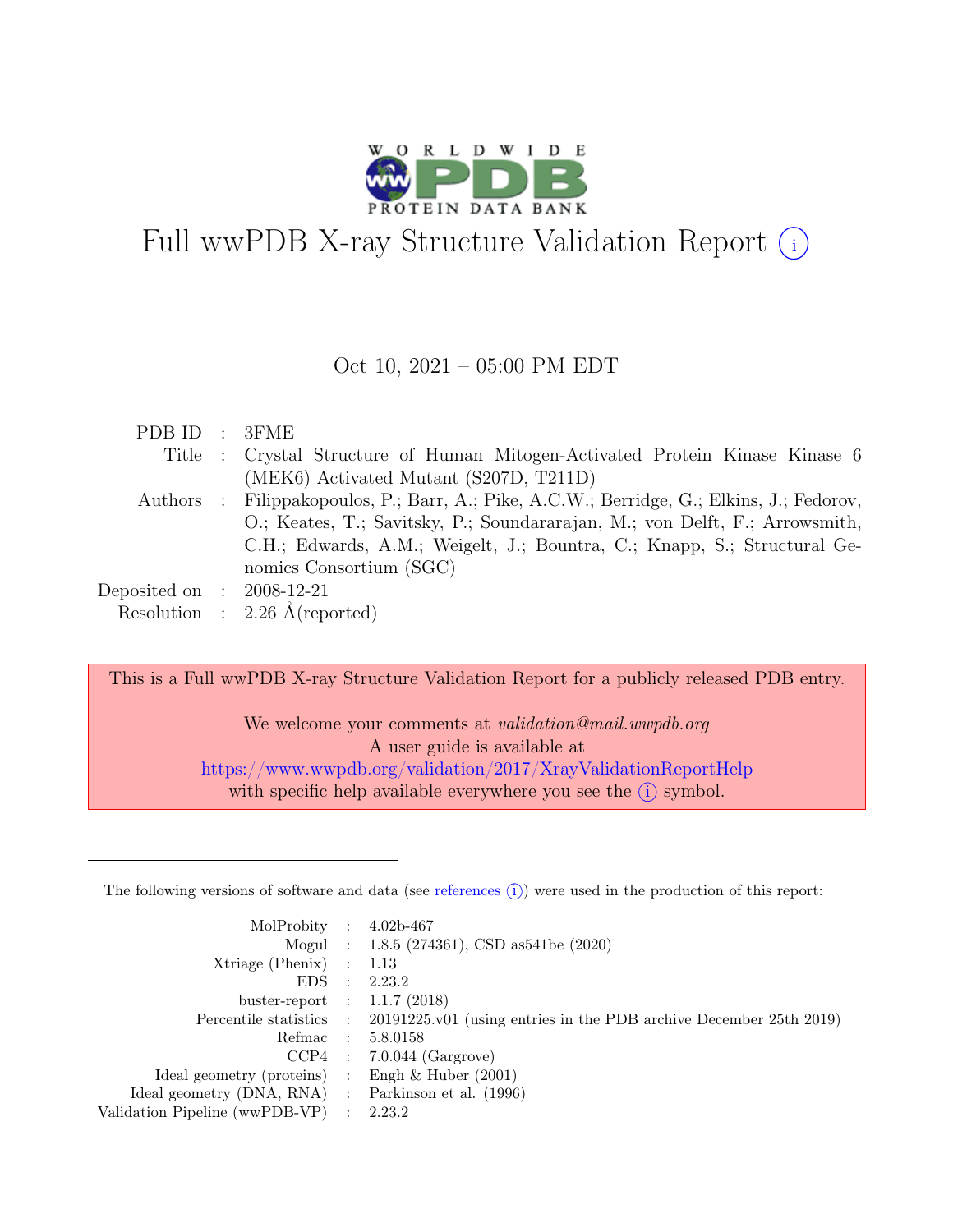# 1 Overall quality at a glance  $(i)$

The following experimental techniques were used to determine the structure: X-RAY DIFFRACTION

The reported resolution of this entry is 2.26 Å.

Percentile scores (ranging between 0-100) for global validation metrics of the entry are shown in the following graphic. The table shows the number of entries on which the scores are based.



| Metric                    | Whole archive<br>$(\#Entries)$ | Similar resolution<br>$(\# \text{Entries}, \text{ resolution } \text{range}(\AA))$ |
|---------------------------|--------------------------------|------------------------------------------------------------------------------------|
| $R_{free}$                | 130704                         | 1377 (2.26-2.26)                                                                   |
| $\overline{\text{Class}}$ | 141614                         | $1487(2.26-2.26)$                                                                  |
| Ramachandran outliers     | 138981                         | 1449 (2.26-2.26)                                                                   |
| Sidechain outliers        | 138945                         | $1450(2.26-2.26)$                                                                  |
| RSRZ outliers             | 127900                         | 1356 (2.26-2.26)                                                                   |

The table below summarises the geometric issues observed across the polymeric chains and their fit to the electron density. The red, orange, yellow and green segments of the lower bar indicate the fraction of residues that contain outliers for  $\geq$ =3, 2, 1 and 0 types of geometric quality criteria respectively. A grey segment represents the fraction of residues that are not modelled. The numeric value for each fraction is indicated below the corresponding segment, with a dot representing fractions <=5% The upper red bar (where present) indicates the fraction of residues that have poor fit to the electron density. The numeric value is given above the bar.

| Mol | $\sim$ $\sim$<br>hain! | Length | Quality of chain |           |
|-----|------------------------|--------|------------------|-----------|
|     |                        |        | 9%               |           |
|     | . .                    | 290    | 77%              | 8%<br>14% |

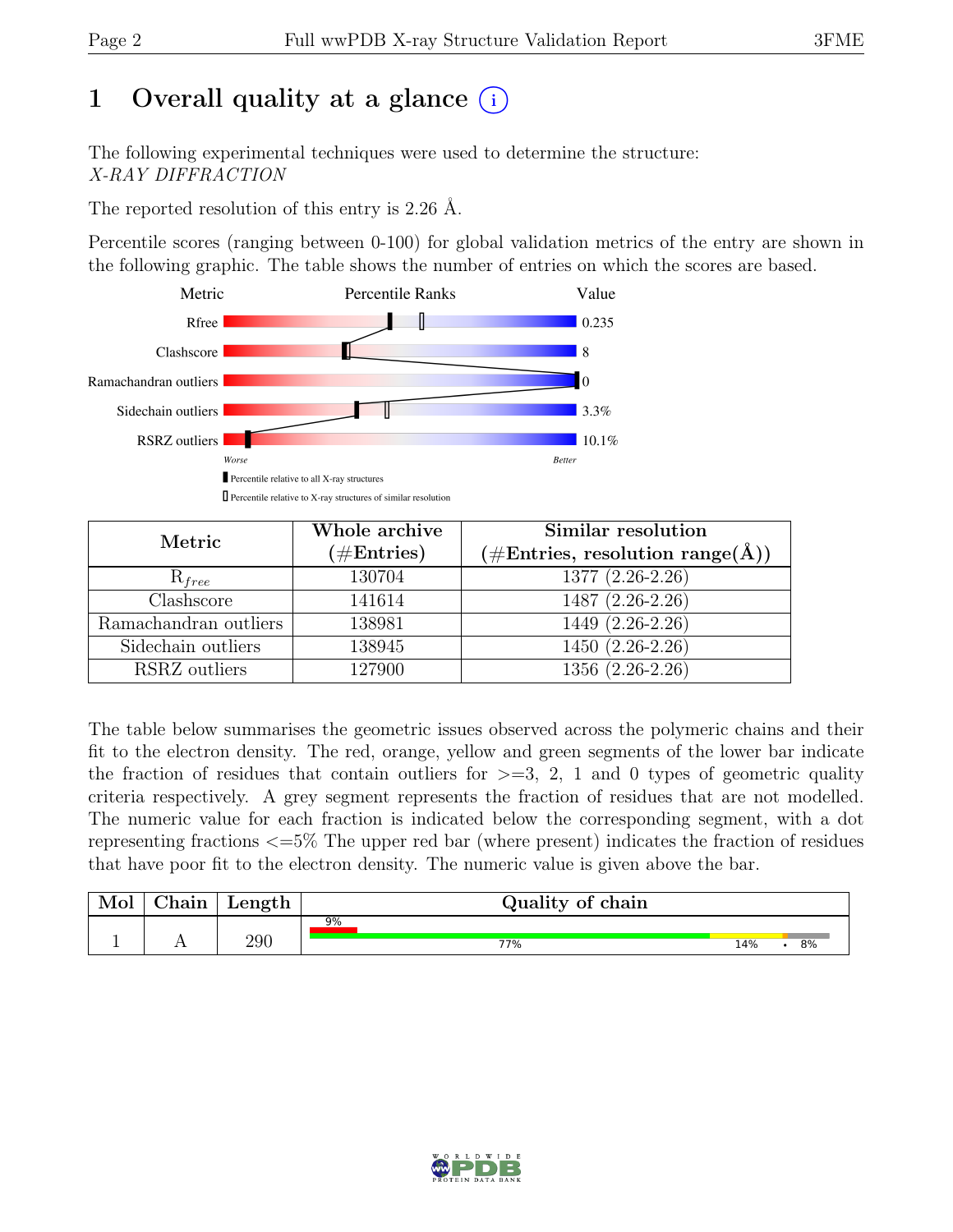# 2 Entry composition  $(i)$

There are 3 unique types of molecules in this entry. The entry contains 2097 atoms, of which 0 are hydrogens and 0 are deuteriums.

In the tables below, the ZeroOcc column contains the number of atoms modelled with zero occupancy, the AltConf column contains the number of residues with at least one atom in alternate conformation and the Trace column contains the number of residues modelled with at most 2 atoms.

• Molecule 1 is a protein called Dual specificity mitogen-activated protein kinase kinase 6.

| Mol | Chain | Residues | $\rm{Atoms}$ |          |   |     | $\mid$ ZeroOcc   AltConf   Trace |  |  |
|-----|-------|----------|--------------|----------|---|-----|----------------------------------|--|--|
|     |       | 268      | Total        | 1294 337 | N | 370 |                                  |  |  |

There are 4 discrepancies between the modelled and reference sequences:

| Chain |     | Residue   Modelled   Actual |            | Comment                          | Reference          |
|-------|-----|-----------------------------|------------|----------------------------------|--------------------|
|       | 45  | SER.                        |            | expression tag                   | <b>UNP P52564</b>  |
|       | 46  | MET                         |            | expression tag                   | <b>UNP P52564</b>  |
|       | 207 | ASP                         | <b>SER</b> | engineered mutation              | $\vert$ UNP P52564 |
|       | 211 | ASP                         | THR.       | engineered mutation   UNP P52564 |                    |

• Molecule 2 is STAUROSPORINE (three-letter code: STU) (formula:  $C_{28}H_{26}N_4O_3$ ).



| Mol | Chain Residues | Atoms     |  |  |  | ZeroOcc   AltConf |
|-----|----------------|-----------|--|--|--|-------------------|
|     |                | Total C N |  |  |  |                   |

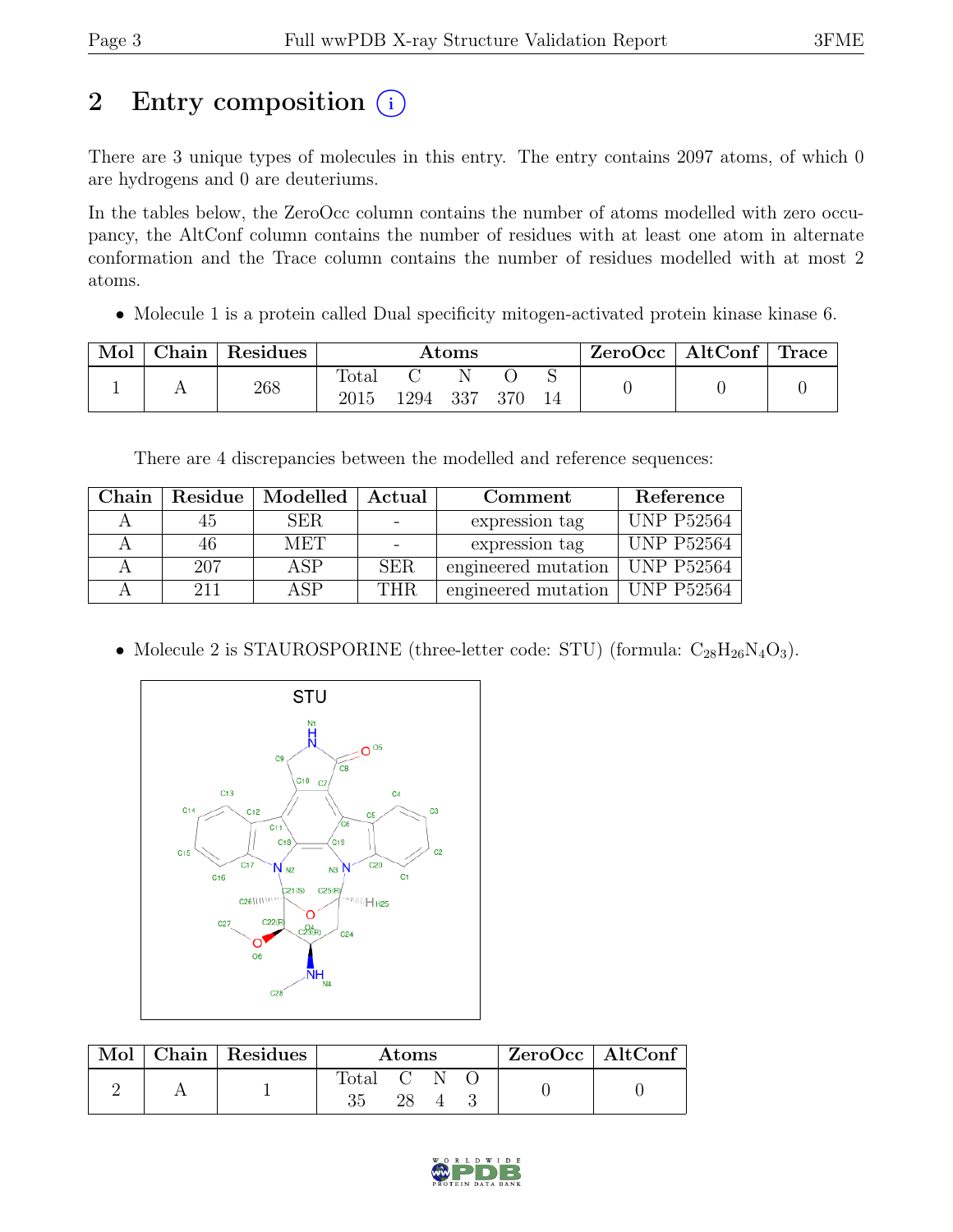$\bullet\,$  Molecule 3 is water.

|  | Mol   Chain   Residues | $\boldsymbol{\mathrm{Atoms}}$ | ZeroOcc   AltConf |  |
|--|------------------------|-------------------------------|-------------------|--|
|  |                        | $\text{Total}$                |                   |  |

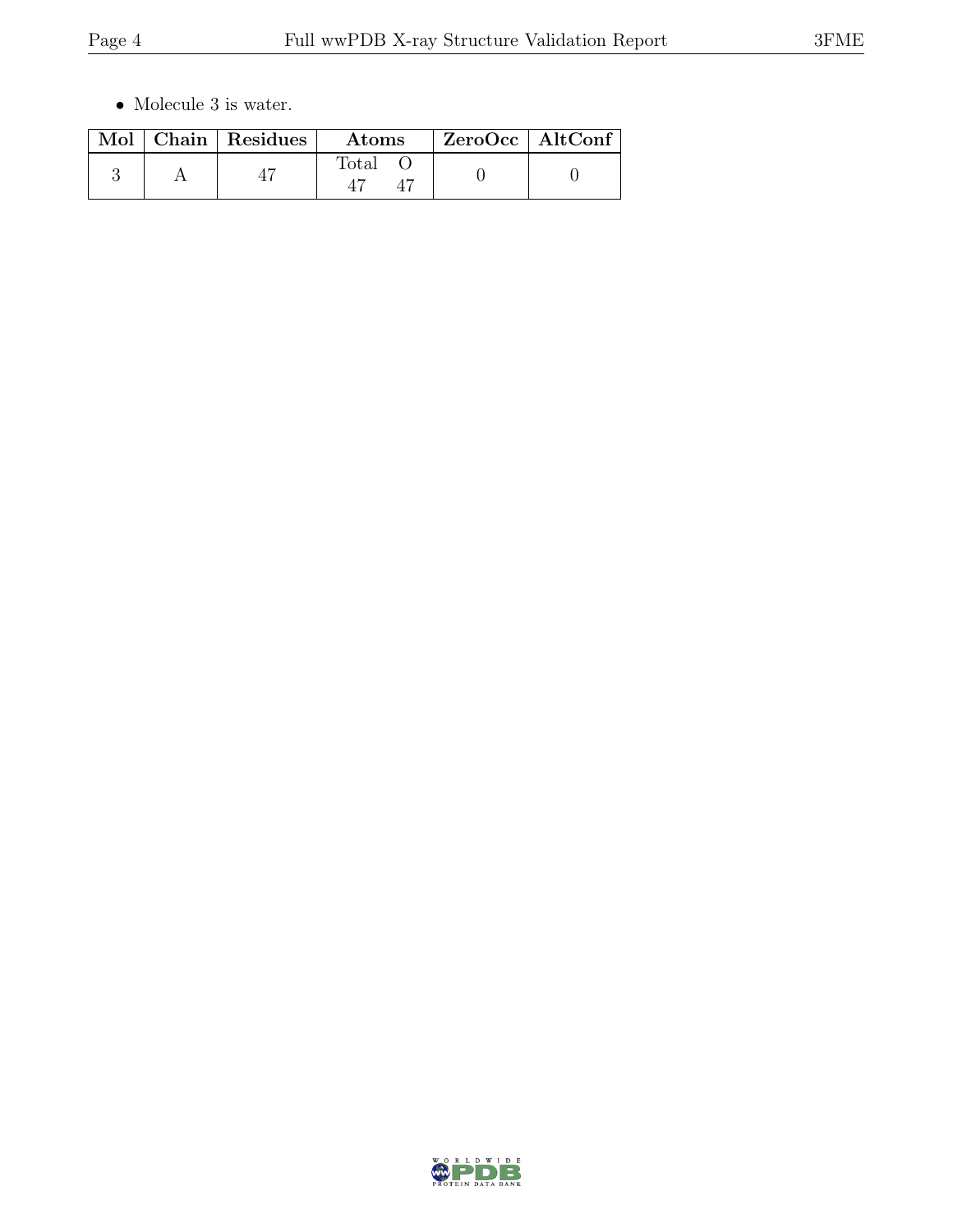## 3 Residue-property plots (i)

These plots are drawn for all protein, RNA, DNA and oligosaccharide chains in the entry. The first graphic for a chain summarises the proportions of the various outlier classes displayed in the second graphic. The second graphic shows the sequence view annotated by issues in geometry and electron density. Residues are color-coded according to the number of geometric quality criteria for which they contain at least one outlier:  $green = 0$ , yellow  $= 1$ , orange  $= 2$  and red  $= 3$  or more. A red dot above a residue indicates a poor fit to the electron density (RSRZ > 2). Stretches of 2 or more consecutive residues without any outlier are shown as a green connector. Residues present in the sample, but not in the model, are shown in grey.

• Molecule 1: Dual specificity mitogen-activated protein kinase kinase 6



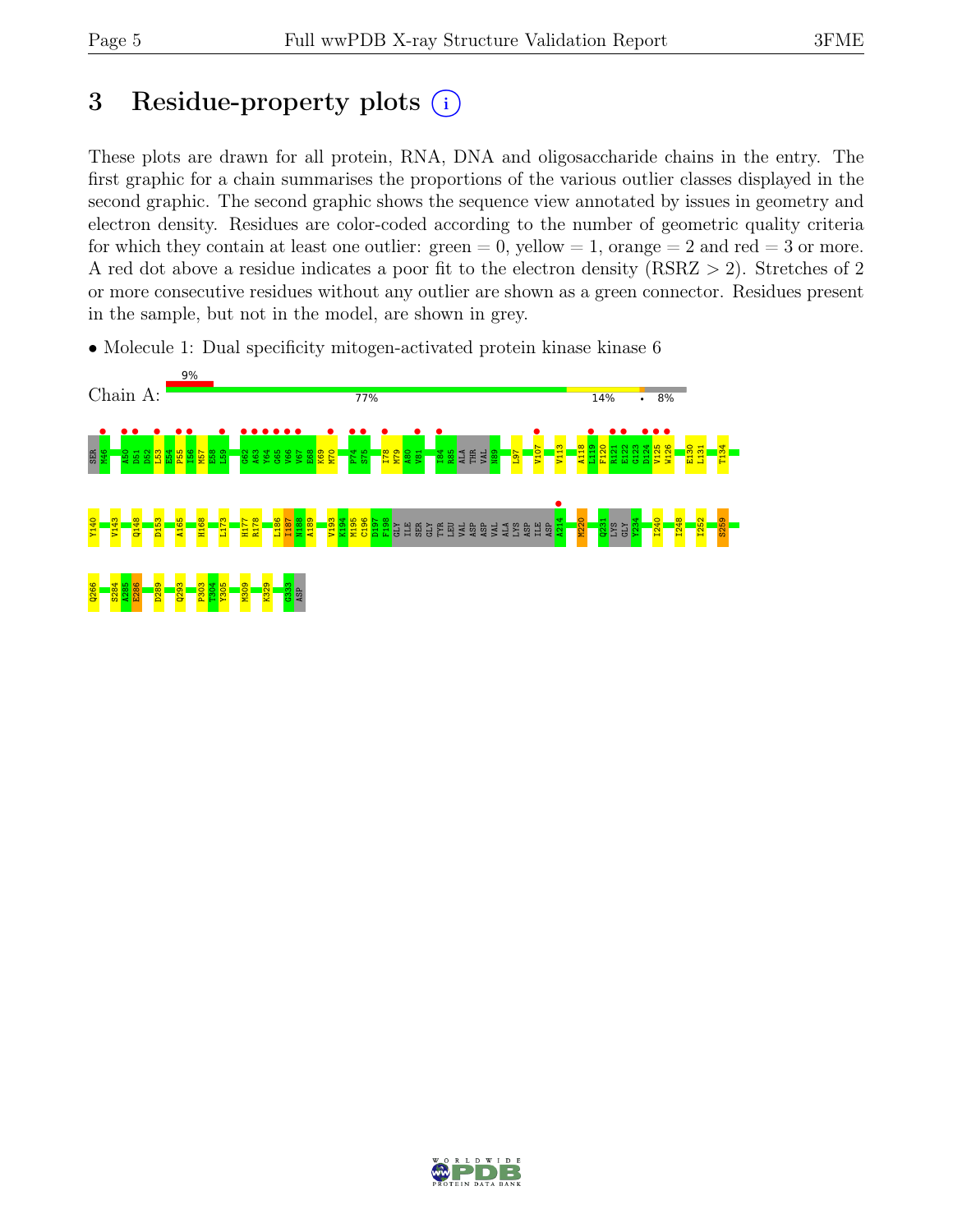# 4 Data and refinement statistics  $(i)$

| Property                                                                          | Value                                            | Source     |
|-----------------------------------------------------------------------------------|--------------------------------------------------|------------|
| Space group                                                                       | P 31 2 1                                         | Depositor  |
| Cell constants                                                                    | 132.76Å<br>132.76Å<br>$45.72\text{\AA}$          |            |
| a, b, c, $\alpha$ , $\beta$ , $\gamma$                                            | $90.00^\circ$<br>$120.00^\circ$<br>$90.00^\circ$ | Depositor  |
| Resolution $(A)$                                                                  | 38.00<br>$-2.26$                                 | Depositor  |
|                                                                                   | 37.65<br>$-2.26$                                 | <b>EDS</b> |
| % Data completeness                                                               | $100.0$ $(38.00-2.26)$                           | Depositor  |
| (in resolution range)                                                             | 99.9 (37.65-2.26)                                | <b>EDS</b> |
| $R_{merge}$                                                                       | $0.08\,$                                         | Depositor  |
| $\mathrm{R}_{sym}$                                                                | 0.08                                             | Depositor  |
| $\sqrt{I/\sigma}(I) > 1$                                                          | 2.74 (at $2.27\text{\AA}$ )                      | Xtriage    |
| Refinement program                                                                | <b>REFMAC</b>                                    | Depositor  |
|                                                                                   | $\overline{0.212}$ ,<br>0.236                    | Depositor  |
| $R, R_{free}$                                                                     | 0.214<br>0.235<br>$\ddot{\phantom{a}}$           | DCC        |
| $R_{free}$ test set                                                               | 1096 reflections $(5.00\%)$                      | wwPDB-VP   |
| Wilson B-factor $(A^2)$                                                           | 51.3                                             | Xtriage    |
| Anisotropy                                                                        | 0.140                                            | Xtriage    |
| Bulk solvent $k_{sol}(\mathrm{e}/\mathrm{A}^3), \overline{B_{sol}(\mathrm{A}^2)}$ | 0.31, 69.2                                       | <b>EDS</b> |
| L-test for twinning <sup>2</sup>                                                  | $< L >$ = 0.48, $< L2$ > = 0.31                  | Xtriage    |
| Estimated twinning fraction                                                       | $0.045$ for $-h,-k,l$                            | Xtriage    |
| $F_o, F_c$ correlation                                                            | 0.94                                             | <b>EDS</b> |
| Total number of atoms                                                             | 2097                                             | wwPDB-VP   |
| Average B, all atoms $(A^2)$                                                      | 43.0                                             | wwPDB-VP   |

Xtriage's analysis on translational NCS is as follows: The largest off-origin peak in the Patterson function is 4.41% of the height of the origin peak. No significant pseudotranslation is detected.

<sup>&</sup>lt;sup>2</sup>Theoretical values of  $\langle |L| \rangle$ ,  $\langle L^2 \rangle$  for acentric reflections are 0.5, 0.333 respectively for untwinned datasets, and 0.375, 0.2 for perfectly twinned datasets.



<span id="page-5-1"></span><span id="page-5-0"></span><sup>1</sup> Intensities estimated from amplitudes.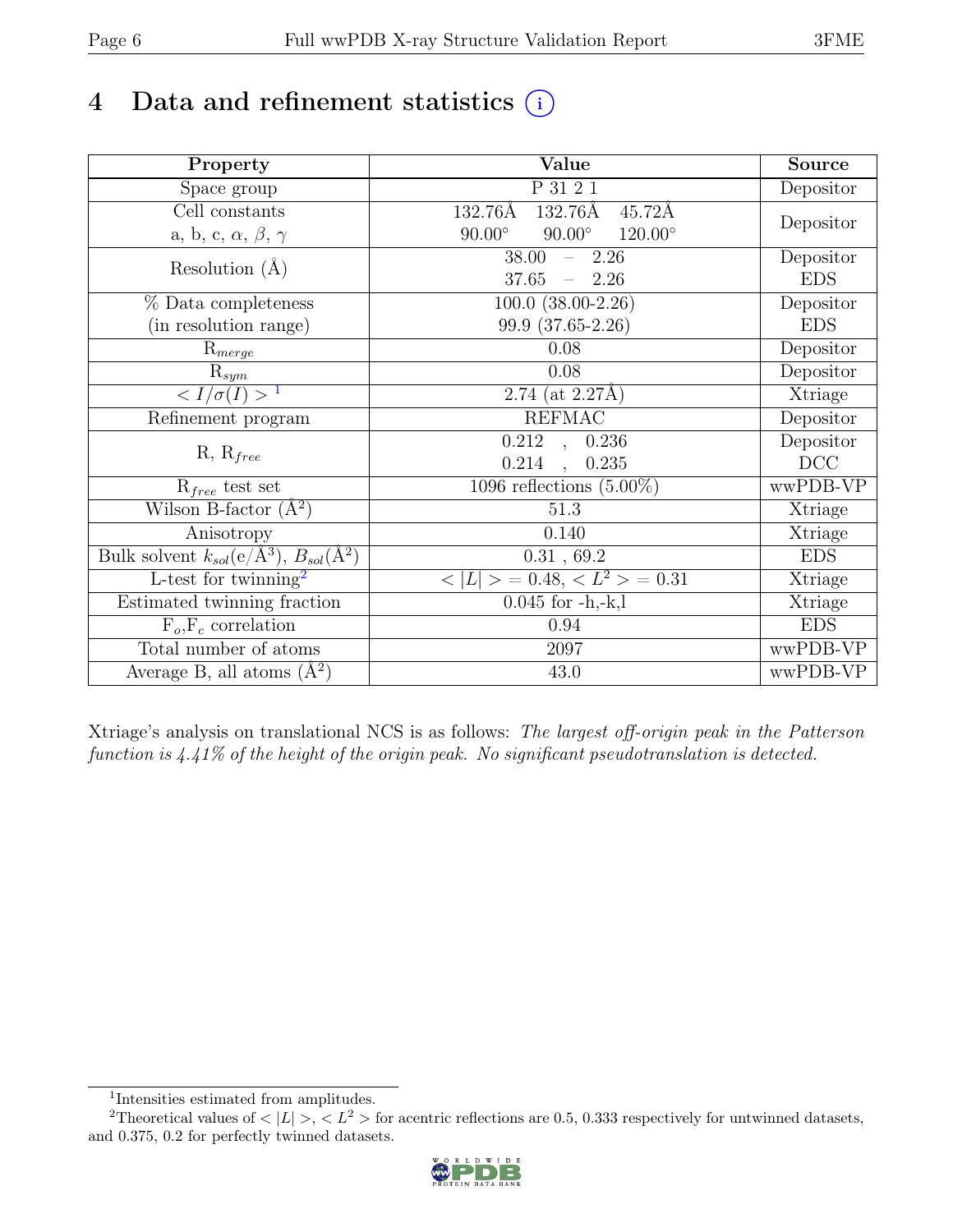# 5 Model quality  $(i)$

### 5.1 Standard geometry  $(i)$

Bond lengths and bond angles in the following residue types are not validated in this section: STU

The Z score for a bond length (or angle) is the number of standard deviations the observed value is removed from the expected value. A bond length (or angle) with  $|Z| > 5$  is considered an outlier worth inspection. RMSZ is the root-mean-square of all Z scores of the bond lengths (or angles).

| $Mol$   Chain |      | Bond lengths       | Bond angles |                 |  |
|---------------|------|--------------------|-------------|-----------------|--|
|               | RMSZ | # $ Z  > 5$        |             | RMSZ $ #Z  > 5$ |  |
|               | 0.57 | $1/2055$ $(0.0\%)$ | 0.63        | 0/2785          |  |

All (1) bond length outliers are listed below:

|  |  |                             | $\mid$ Mol $\mid$ Chain $\mid$ Res $\mid$ Type $\mid$ Atoms $\mid$ $\mid$ $\mid$ $\mid$ Observed(Å) $\mid$ Ideal(Å) $\mid$ |      |
|--|--|-----------------------------|----------------------------------------------------------------------------------------------------------------------------|------|
|  |  | $286$   GLU   CB-CG   -5.21 | L 42                                                                                                                       | 1.52 |

There are no bond angle outliers.

There are no chirality outliers.

There are no planarity outliers.

#### 5.2 Too-close contacts  $(i)$

In the following table, the Non-H and H(model) columns list the number of non-hydrogen atoms and hydrogen atoms in the chain respectively. The H(added) column lists the number of hydrogen atoms added and optimized by MolProbity. The Clashes column lists the number of clashes within the asymmetric unit, whereas Symm-Clashes lists symmetry-related clashes.

| Mol |      |      | Chain   Non-H   H(model)   H(added)   Clashes   Symm-Clashes |
|-----|------|------|--------------------------------------------------------------|
|     | 2015 | 1954 |                                                              |
|     |      |      |                                                              |
|     |      |      |                                                              |
|     | 2007 |      |                                                              |

The all-atom clashscore is defined as the number of clashes found per 1000 atoms (including hydrogen atoms). The all-atom clashscore for this structure is 8.

All (34) close contacts within the same asymmetric unit are listed below, sorted by their clash magnitude.

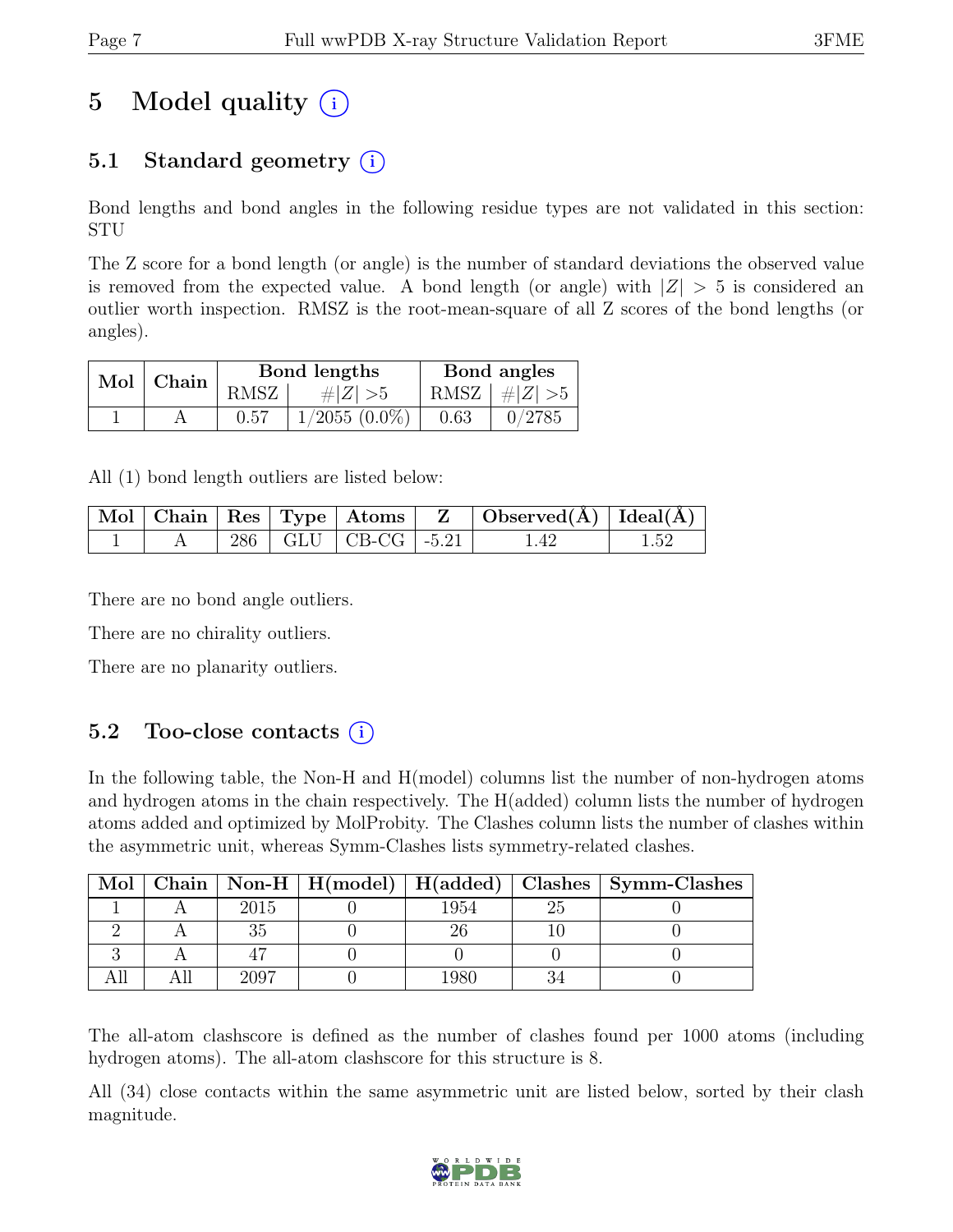| Atom-1           | Atom-2             | Interatomic    | Clash         |
|------------------|--------------------|----------------|---------------|
|                  |                    | distance $(A)$ | overlap $(A)$ |
| 2:A:1:STU:H261   | 2:A:1:STU:H16      | 1.45           | 0.99          |
| 1:A:78:ILE:HG22  | 1:A:131:LEU:HD22   | 1.71           | 0.72          |
| 2:A:1:STU:H16    | 2:A:1:STU:C26      | 2.24           | 0.67          |
| 1:A:187:ILE:HD12 | 1:A:193:VAL:HG22   | 1.78           | 0.64          |
| 1: A:220: MET:H  | 1: A:220: MET:HE3  | 1.63           | 0.63          |
| 1:A:120:PHE:CE1  | 1:A:125:VAL:HG22   | 2.34           | 0.63          |
| 1:A:189:ALA:HB1  | 1:A:329:LYS:HE2    | 1.80           | 0.62          |
| 1: A:305: TYR:O  | 1:A:309:MET:HG2    | 2.01           | 0.61          |
| 2:A:1:STU:H273   | 2:A:1:STU:H241     | 1.83           | 0.60          |
| 2:A:1:STU:C26    | 2:A:1:STU:Cl6      | 2.82           | 0.57          |
| 2:A:1:STU:H261   | 2:A:1:STU:Cl6      | 2.24           | 0.53          |
| 1:A:113:VAL:HG13 | 1:A:130:GLU:HB3    | 1.90           | 0.53          |
| 1:A:107:VAL:HG21 | 1:A:173:LEU:HD21   | 1.91           | 0.51          |
| 2:A:1:STU:H241   | 2:A:1:STU:C27      | 2.40           | 0.51          |
| 1:A:118:ALA:HA   | 1:A:126:TRP:O      | 2.11           | 0.51          |
| 2:A:1:STU:H272   | 2:A:1:STU:C18      | 2.41           | 0.51          |
| 1:A:186:LEU:HD21 | 2:A:1:STU:C27      | 2.42           | 0.49          |
| 1:A:107:VAL:HG13 | $1:$ A:168:HIS:NE2 | 2.28           | 0.48          |
| 1: A:57: MET:O   | 1:A:69:LYS:N       | 2.41           | 0.47          |
| 1:A:78:ILE:CG2   | 1:A:131:LEU:HD22   | 2.42           | 0.46          |
| 2:A:1:STU:H272   | 2:A:1:STU:C19      | 2.46           | 0.45          |
| 1:A:143:VAL:HG13 | 1:A:148:GLN:HB2    | 2.00           | 0.44          |
| 1:A:53:LEU:HD21  | 1:A:79:MET:CE      | 2.48           | 0.44          |
| 1:A:177:HIS:O    | 1:A:178:ARG:HB2    | 2.18           | 0.44          |
| 1: A:55: PRO:HA  | 1: A:70: MET:HG2   | 2.00           | 0.43          |
| 1: A:248: ILE: O | 1:A:252:ILE:HG12   | 2.17           | 0.43          |
| 1: A:53:LEU:HD21 | 1: A:79:MET:HE1    | 2.01           | 0.43          |
| 1: A:289: ASP:O  | 1:A:293:GLN:HG2    | 2.19           | 0.42          |
| 1: A:97:LEU: C   | 1:A:97:LEU:HD23    | 2.39           | 0.42          |
| 2:A:1:STU:H282   | 2:A:1:STU:H242     | 1.78           | 0.42          |
| 1:A:240:ILE:HD13 | 1:A:303:PRO:O      | 2.19           | 0.42          |
| 1:A:259:SER:HB2  | 1: A:266: GLN: HG2 | 2.01           | 0.41          |
| 1:A:284:SER:HB2  | 1:A:286:GLU:OE2    | 2.21           | 0.41          |
| 1:A:165:ALA:HB1  | 1: A:195:MET:HG3   | $2.03\,$       | 0.40          |

There are no symmetry-related clashes.



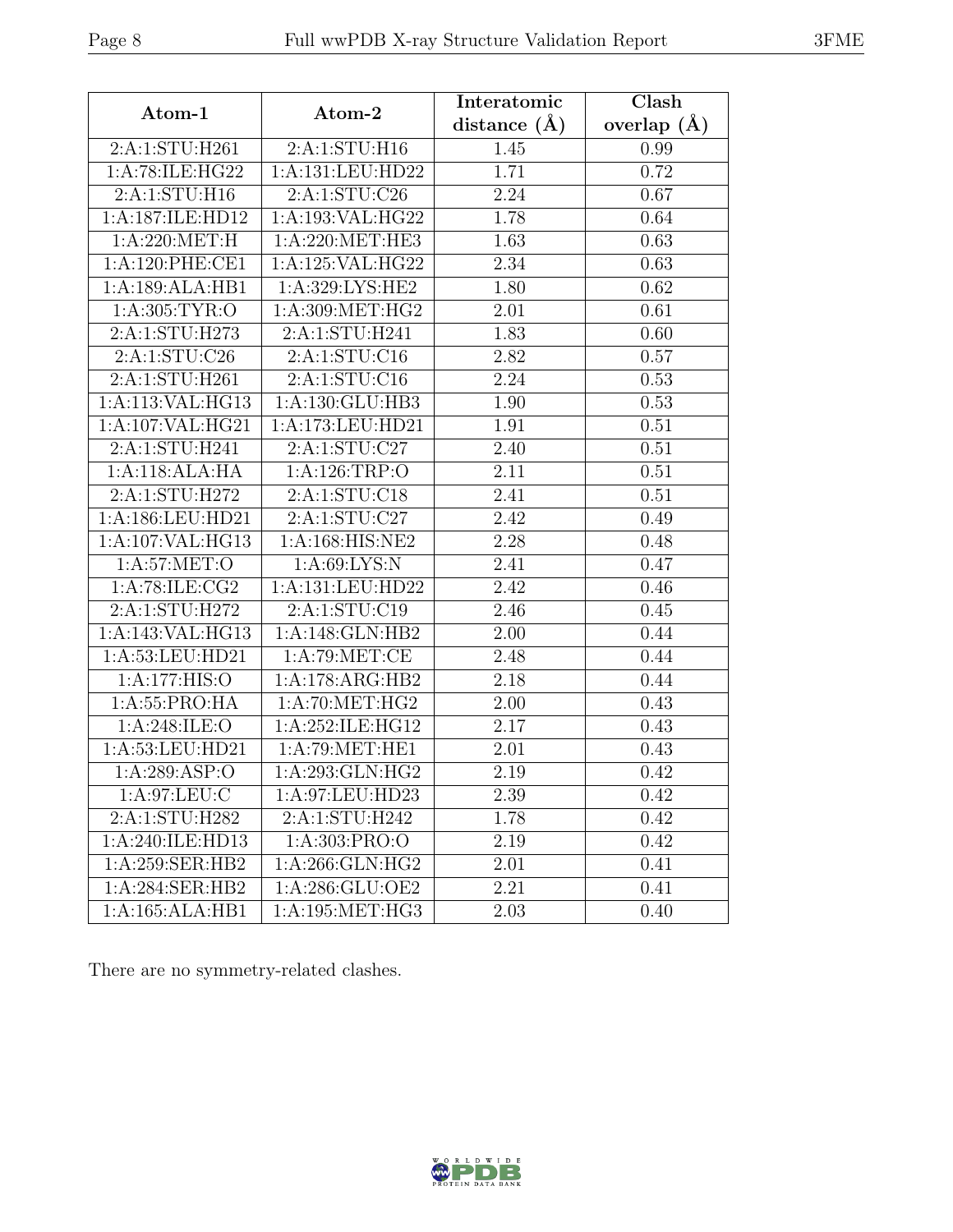### 5.3 Torsion angles (i)

#### 5.3.1 Protein backbone  $(i)$

In the following table, the Percentiles column shows the percent Ramachandran outliers of the chain as a percentile score with respect to all X-ray entries followed by that with respect to entries of similar resolution.

The Analysed column shows the number of residues for which the backbone conformation was analysed, and the total number of residues.

| $\vert$ Mol $\vert$ Chain $\vert$ | Analysed                               |  | Favoured   Allowed   Outliers   Percentiles                                                                                                                                    |  |
|-----------------------------------|----------------------------------------|--|--------------------------------------------------------------------------------------------------------------------------------------------------------------------------------|--|
|                                   | $260/290(90\%)$   251 (96\%)   9 (4\%) |  | $\begin{array}{ c c c c c }\n\hline\n\multicolumn{1}{ c }{\hspace{1.2cm}100} & \multicolumn{1}{ c }{\hspace{1.2cm}100} & \multicolumn{1}{ c }{\hspace{1.2cm}100}\n\end{array}$ |  |

There are no Ramachandran outliers to report.

#### 5.3.2 Protein side chains  $(i)$

In the following table, the Percentiles column shows the percent sidechain outliers of the chain as a percentile score with respect to all X-ray entries followed by that with respect to entries of similar resolution.

The Analysed column shows the number of residues for which the sidechain conformation was analysed, and the total number of residues.

| $\vert$ Mol $\vert$ Chain $\vert$ | Analysed                                                         |  | Rotameric   Outliers   Percentiles |  |
|-----------------------------------|------------------------------------------------------------------|--|------------------------------------|--|
|                                   | $\mid 209/258 \; (81\%) \mid 202 \; (97\%) \mid 7 \; (3\%) \mid$ |  | 38 46                              |  |

All (7) residues with a non-rotameric sidechain are listed below:

| Mol | Chain | Res | <b>Type</b> |
|-----|-------|-----|-------------|
|     |       | 134 | <b>THR</b>  |
|     |       | 140 | <b>TYR</b>  |
|     | А     | 153 | <b>ASP</b>  |
|     |       | 187 | <b>ILE</b>  |
|     |       | 196 | <b>CYS</b>  |
|     |       | 220 | <b>MET</b>  |
|     |       | 259 | <b>SER</b>  |

Sometimes sidechains can be flipped to improve hydrogen bonding and reduce clashes. There are no such sidechains identified.

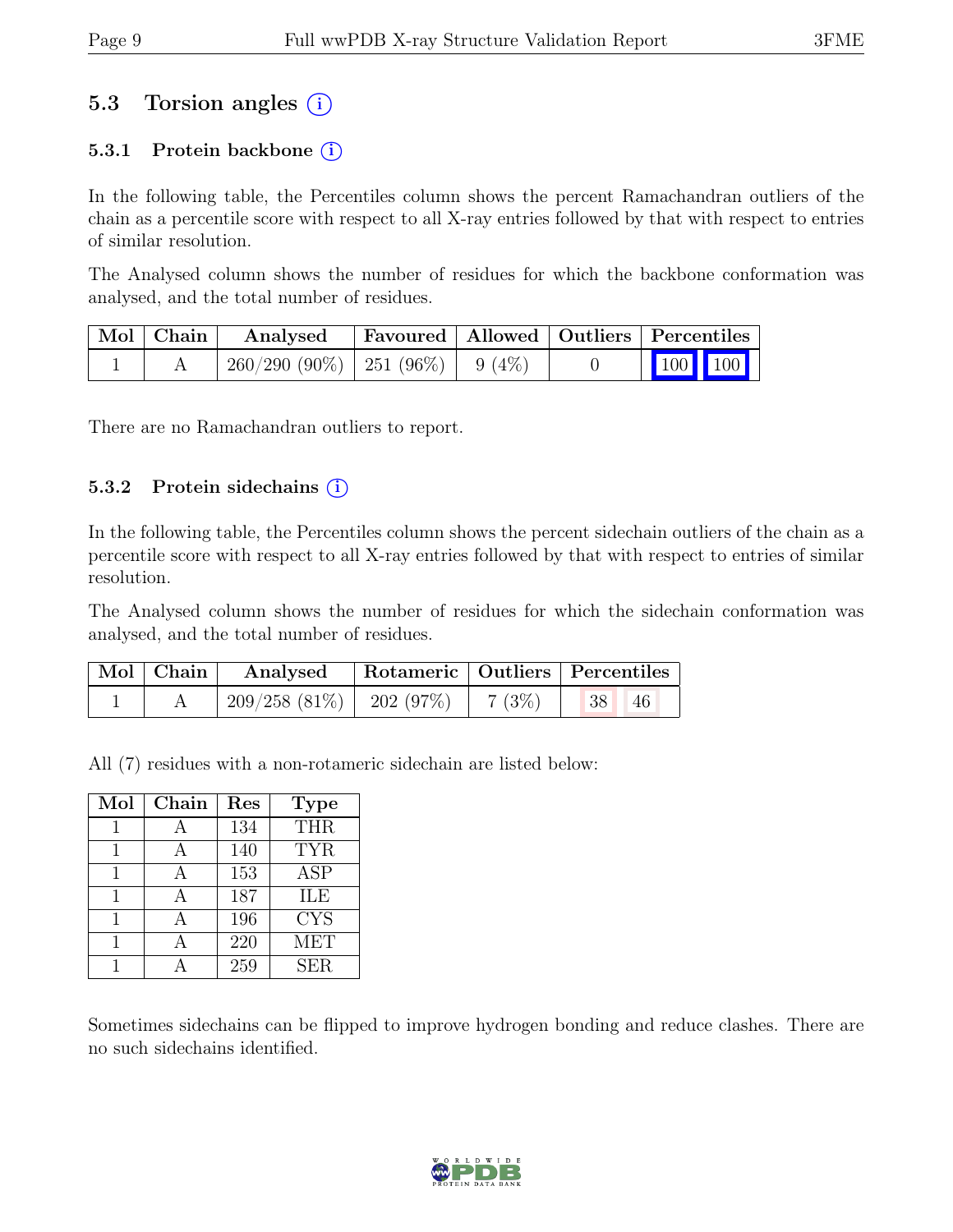#### 5.3.3 RNA  $(i)$

There are no RNA molecules in this entry.

#### 5.4 Non-standard residues in protein, DNA, RNA chains (i)

There are no non-standard protein/DNA/RNA residues in this entry.

#### 5.5 Carbohydrates (i)

There are no monosaccharides in this entry.

#### 5.6 Ligand geometry  $(i)$

1 ligand is modelled in this entry.

In the following table, the Counts columns list the number of bonds (or angles) for which Mogul statistics could be retrieved, the number of bonds (or angles) that are observed in the model and the number of bonds (or angles) that are defined in the Chemical Component Dictionary. The Link column lists molecule types, if any, to which the group is linked. The Z score for a bond length (or angle) is the number of standard deviations the observed value is removed from the expected value. A bond length (or angle) with  $|Z| > 2$  is considered an outlier worth inspection. RMSZ is the root-mean-square of all Z scores of the bond lengths (or angles).

| Mol | Type  | Chain   Res |  | Link     |      | Bond lengths |                          |      | Bond angles                                                       |  |
|-----|-------|-------------|--|----------|------|--------------|--------------------------|------|-------------------------------------------------------------------|--|
|     |       |             |  |          |      |              |                          |      | Counts   RMSZ $\mid \#  Z  > 2$   Counts   RMSZ $\mid \#  Z  > 2$ |  |
|     | C(TT) |             |  | 30,42,42 | 2.21 | $8(26\%)$    | $+31,68,68$ <sup>+</sup> | 1.66 | $\mid$ $5 \ (16\%) \ \mid$                                        |  |

In the following table, the Chirals column lists the number of chiral outliers, the number of chiral centers analysed, the number of these observed in the model and the number defined in the Chemical Component Dictionary. Similar counts are reported in the Torsion and Rings columns. '-' means no outliers of that kind were identified.

|     |  |        | Mol Type Chain Res Link Chirals Torsions Rings |  |
|-----|--|--------|------------------------------------------------|--|
| STU |  | $\sim$ | 2/4/42/42                                      |  |

All (8) bond length outliers are listed below:

| Mol | $\operatorname{\mathsf{Chain}}$ | Res   Type | $\rm{Atoms}$ |         | Observed(A)   | $\text{Ideal}(\AA)$ |
|-----|---------------------------------|------------|--------------|---------|---------------|---------------------|
|     |                                 |            | <b>C22</b>   | 5.93    | -59           |                     |
|     |                                 |            | $C7-C8$      | $-5.37$ | $^{\circ}.40$ | 1.49                |
|     |                                 |            | C22-C23      | 4.22    | 1.57          | 1 52                |

Continued on next page...

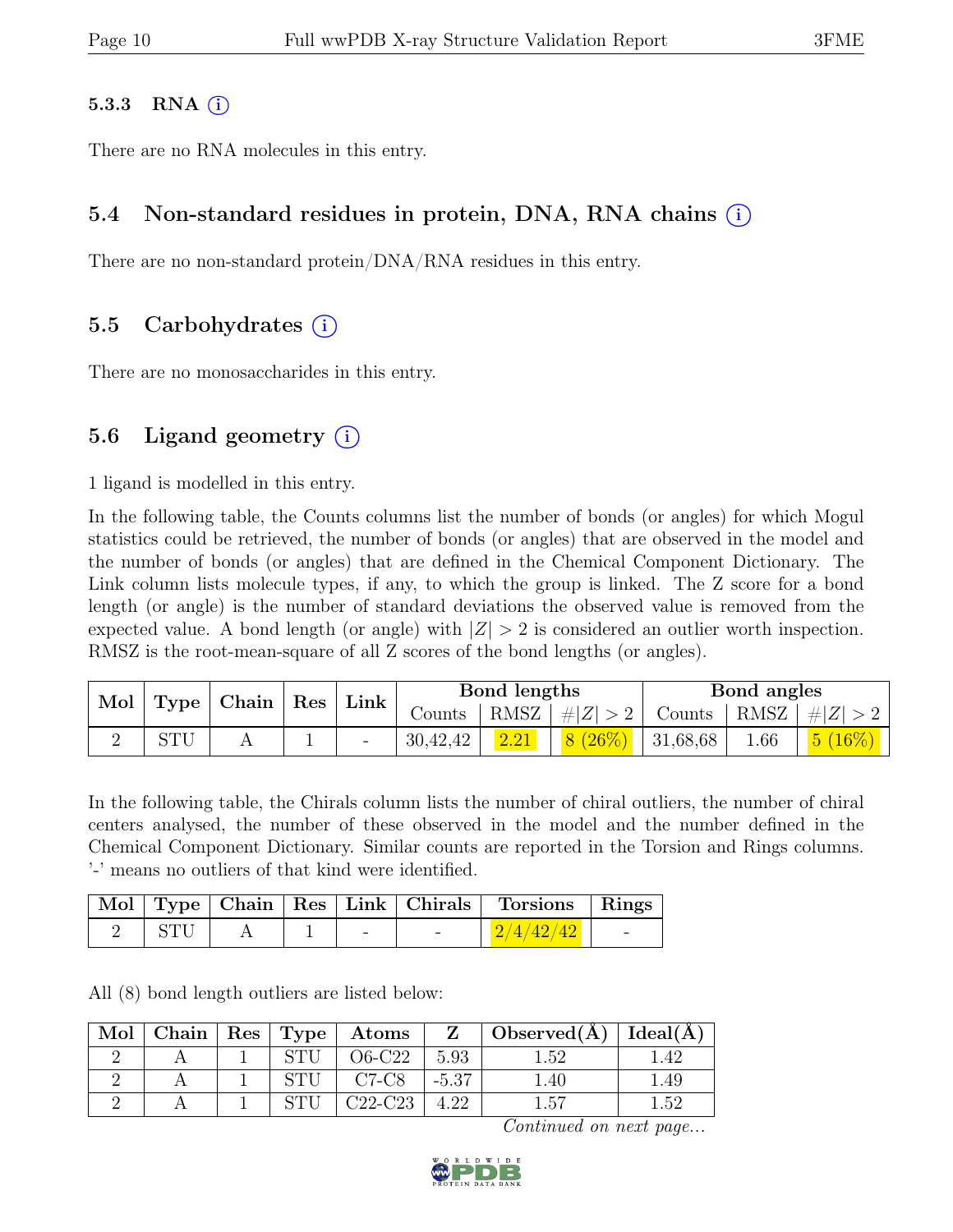| Mol | $C$ hain | $\operatorname{Res}$ | Type        | Atoms     | $\mathbf{Z}$ | Observed $(A)$ | Ideal(A) |
|-----|----------|----------------------|-------------|-----------|--------------|----------------|----------|
| റ   |          |                      | <b>STU</b>  | $C10-C11$ | $-3.08$      | 1.37           | 1.42     |
| ച   |          |                      | <b>STII</b> | $O4-C25$  | 3.07         | 1.48           | 1.43     |
| റ   |          |                      | <b>STU</b>  | $C6-C19$  | $-2.75$      | 1.39           | 1.42     |
| റ   |          |                      | <b>STI</b>  | $C26-C21$ | 2.44         | 1.54           | 1.51     |
| റ   |          |                      |             | $C11-C18$ | $-2.36$      | 1.39           | 1.42     |

Continued from previous page...

All (5) bond angle outliers are listed below:

| Mol      | Chain | Res | <b>Type</b> | Atoms      |         | $\text{Observed} (^\circ)$ | Ideal <sup>(o)</sup> |
|----------|-------|-----|-------------|------------|---------|----------------------------|----------------------|
| $\Omega$ |       |     | <b>STI</b>  | $C7-C8-N1$ | 4.84    | 111.27                     | 106.37               |
| $\Omega$ |       |     |             | O4-C25-C24 | 4.14    | 118.28                     | 112.31               |
| $\Omega$ |       |     | <b>STI</b>  | $O5-C8-C7$ | $-3.74$ | 124.88                     | 129.32               |
| $\Omega$ |       |     | STU         | $C6-C7-C8$ | 2.70    | 133.79                     | 129.76               |
| റ        |       |     | STIL        | $C9-N1-C8$ | $-2.49$ | 111.45                     | 113.85               |

There are no chirality outliers.

All (2) torsion outliers are listed below:

| $Mol$   Chain   Res   Type |             | Atoms                                                             |
|----------------------------|-------------|-------------------------------------------------------------------|
|                            | <b>STIL</b> | C <sub>23</sub> -C <sub>22</sub> -O <sub>6</sub> -C <sub>27</sub> |
|                            | <b>STII</b> | $C21-C22-C6-C27$                                                  |

There are no ring outliers.

1 monomer is involved in 10 short contacts:

|  |      | Mol   Chain   Res   Type   Clashes   Symm-Clashes |
|--|------|---------------------------------------------------|
|  | -STH |                                                   |

The following is a two-dimensional graphical depiction of Mogul quality analysis of bond lengths, bond angles, torsion angles, and ring geometry for all instances of the Ligand of Interest. In addition, ligands with molecular weight > 250 and outliers as shown on the validation Tables will also be included. For torsion angles, if less then 5% of the Mogul distribution of torsion angles is within 10 degrees of the torsion angle in question, then that torsion angle is considered an outlier. Any bond that is central to one or more torsion angles identified as an outlier by Mogul will be highlighted in the graph. For rings, the root-mean-square deviation (RMSD) between the ring in question and similar rings identified by Mogul is calculated over all ring torsion angles. If the average RMSD is greater than 60 degrees and the minimal RMSD between the ring in question and any Mogul-identified rings is also greater than 60 degrees, then that ring is considered an outlier. The outliers are highlighted in purple. The color gray indicates Mogul did not find sufficient equivalents in the CSD to analyse the geometry.

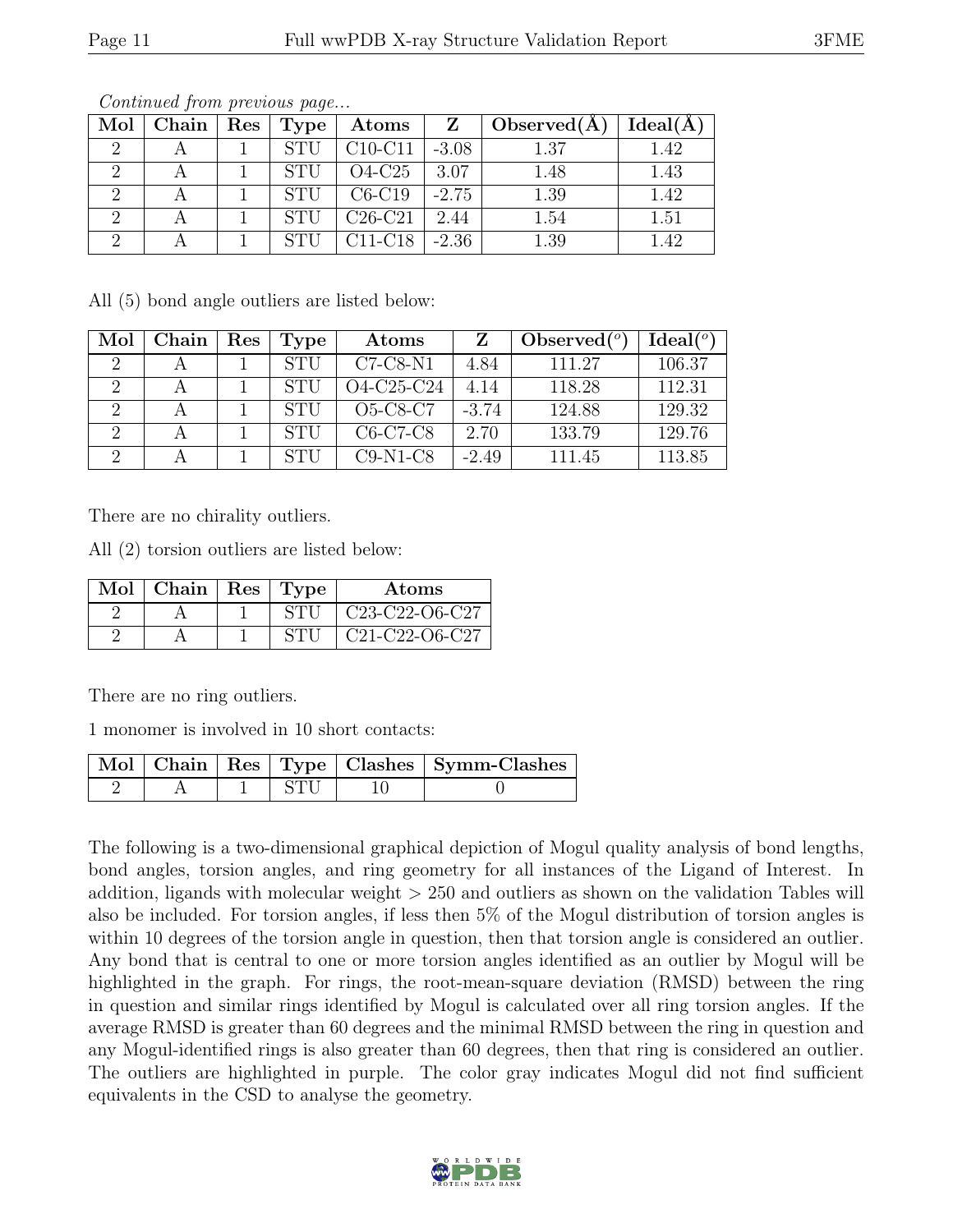

### 5.7 Other polymers (i)

There are no such residues in this entry.

### 5.8 Polymer linkage issues  $(i)$

There are no chain breaks in this entry.

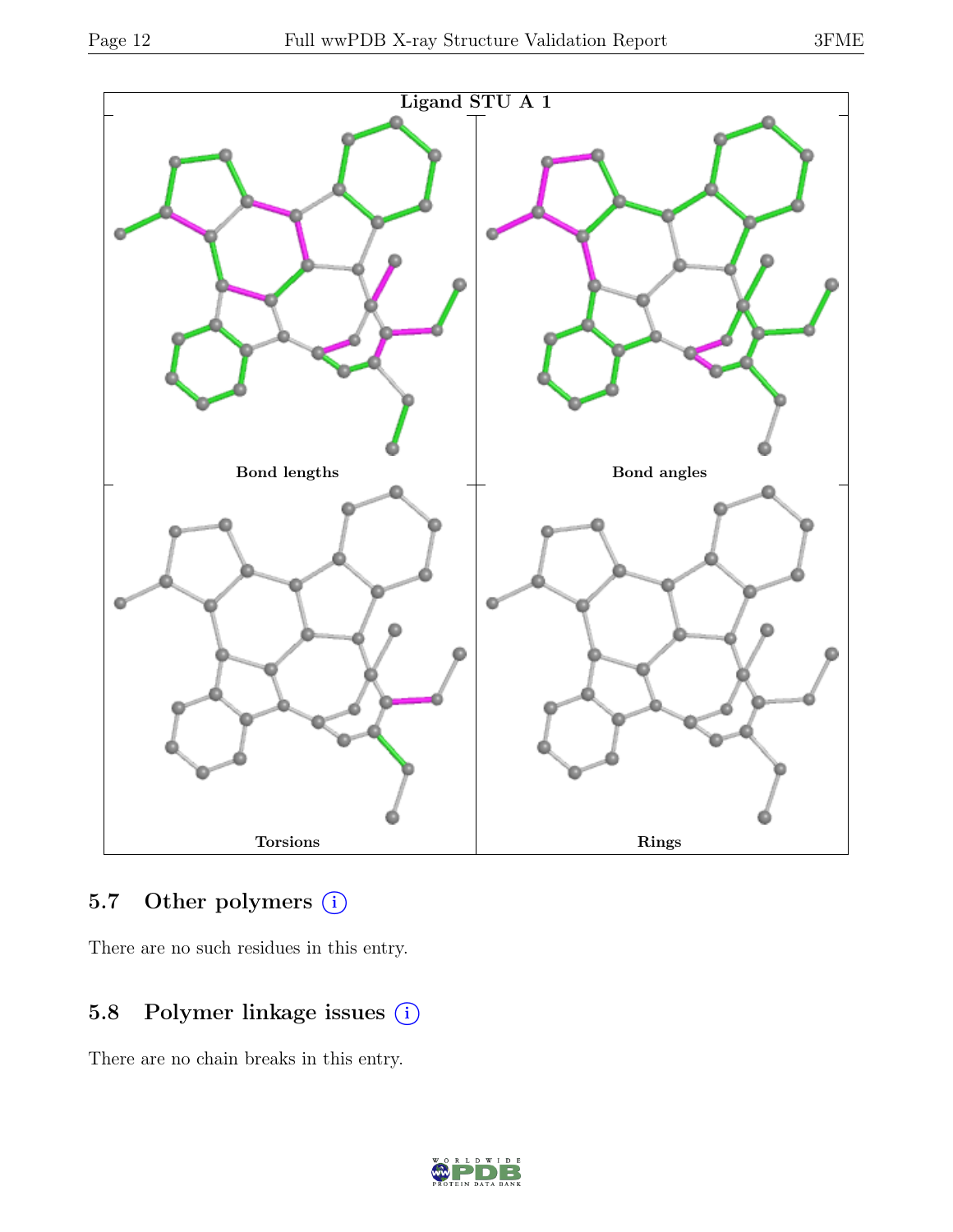### 6 Fit of model and data  $(i)$

### 6.1 Protein, DNA and RNA chains (i)

In the following table, the column labelled ' $\#\text{RSRZ}>2$ ' contains the number (and percentage) of RSRZ outliers, followed by percent RSRZ outliers for the chain as percentile scores relative to all X-ray entries and entries of similar resolution. The OWAB column contains the minimum, median, 95th percentile and maximum values of the occupancy-weighted average B-factor per residue. The column labelled 'Q< 0.9' lists the number of (and percentage) of residues with an average occupancy less than 0.9.

| Mol Chain | Analysed        | ${ <\hspace{-1.5pt}{\mathrm{RSRZ}} \hspace{-1.5pt}>}$ | $\#\text{RSRZ}\text{>2}$          |  | $\vert$ OWAB(Å <sup>2</sup> ) $\vert$ Q<0.9 |  |
|-----------|-----------------|-------------------------------------------------------|-----------------------------------|--|---------------------------------------------|--|
|           | $268/290(92\%)$ | 0.39                                                  | 27 (10%)   7   7   24, 41, 59, 69 |  |                                             |  |

All (27) RSRZ outliers are listed below:

| Mol            | Chain              | Res              | Type                    | <b>RSRZ</b>      |
|----------------|--------------------|------------------|-------------------------|------------------|
| $\overline{1}$ | $\overline{A}$     | $\overline{126}$ | <b>TRP</b>              | 6.7              |
| $\overline{1}$ | $\overline{A}$     | $\overline{63}$  | $\overline{\text{ALA}}$ | $5.0\,$          |
| $\mathbf{1}$   | $\overline{A}$     | 214              | <b>ALA</b>              | 4.9              |
| $\overline{1}$ | $\overline{A}$     | 50               | <b>ALA</b>              | 4.8              |
| $\overline{1}$ | $\overline{A}$     | $\overline{59}$  | LEU                     | $\overline{4.6}$ |
| $\overline{1}$ | $\overline{A}$     | $53\,$           | <b>LEU</b>              | $4.2\,$          |
| $\overline{1}$ | $\overline{A}$     | 121              | $\rm{ARG}$              | 4.1              |
| $\overline{1}$ | $\overline{A}$     | 64               | <b>TYR</b>              | $\overline{4.1}$ |
| $\overline{1}$ | $\overline{A}$     | 107              | <b>VAL</b>              | 4.0              |
| $\overline{1}$ | $\overline{A}$     | $\overline{119}$ | <b>LEU</b>              | $\overline{3.9}$ |
| $\overline{1}$ | $\overline{A}$     | $\overline{81}$  | VAL                     | $\overline{3.8}$ |
| $\overline{1}$ | $\overline{A}$     | $78\,$           | <b>ILE</b>              | $\overline{3.7}$ |
| $\overline{1}$ | $\overline{A}$     | 66               | <b>VAL</b>              | 3.6              |
| $\overline{1}$ | $\overline{\rm A}$ | 65               | $\overline{\text{GLY}}$ | $\overline{3.3}$ |
| $\overline{1}$ | $\overline{A}$     | 122              | GLU                     | $\overline{3.3}$ |
| $\overline{1}$ | $\overline{A}$     | 56               | ILE                     | $\overline{3.1}$ |
| $\overline{1}$ | $\overline{A}$     | $\overline{51}$  | $\overline{\text{ASP}}$ | $\overline{3.0}$ |
| $\overline{1}$ | $\overline{A}$     | 70               | <b>MET</b>              | $2.9\,$          |
| $\overline{1}$ | $\overline{A}$     | 74               | PRO                     | $2.8\,$          |
| $\overline{1}$ | $\overline{A}$     | 125              | <b>VAL</b>              | 2.6              |
| $\overline{1}$ | $\overline{A}$     | 124              | $A\overline{SP}$        | 2.4              |
| $\overline{1}$ | $\overline{A}$     | $\overline{84}$  | ILE                     | $\overline{2.4}$ |
| $\overline{1}$ | $\overline{A}$     | $46\,$           | <b>MET</b>              | 2.4              |
| $\overline{1}$ | $\overline{A}$     | $\overline{75}$  | $\overline{\text{SER}}$ | $\overline{2.4}$ |
| $\overline{1}$ | $\overline{A}$     | 67               | VAL                     | 2.1              |
| $\overline{1}$ | $\overline{A}$     | 62               | $\overline{\text{GLY}}$ | 2.1              |
| $\overline{1}$ | $\overline{A}$     | $\overline{55}$  | $\overline{\text{PRO}}$ | $\overline{2.0}$ |

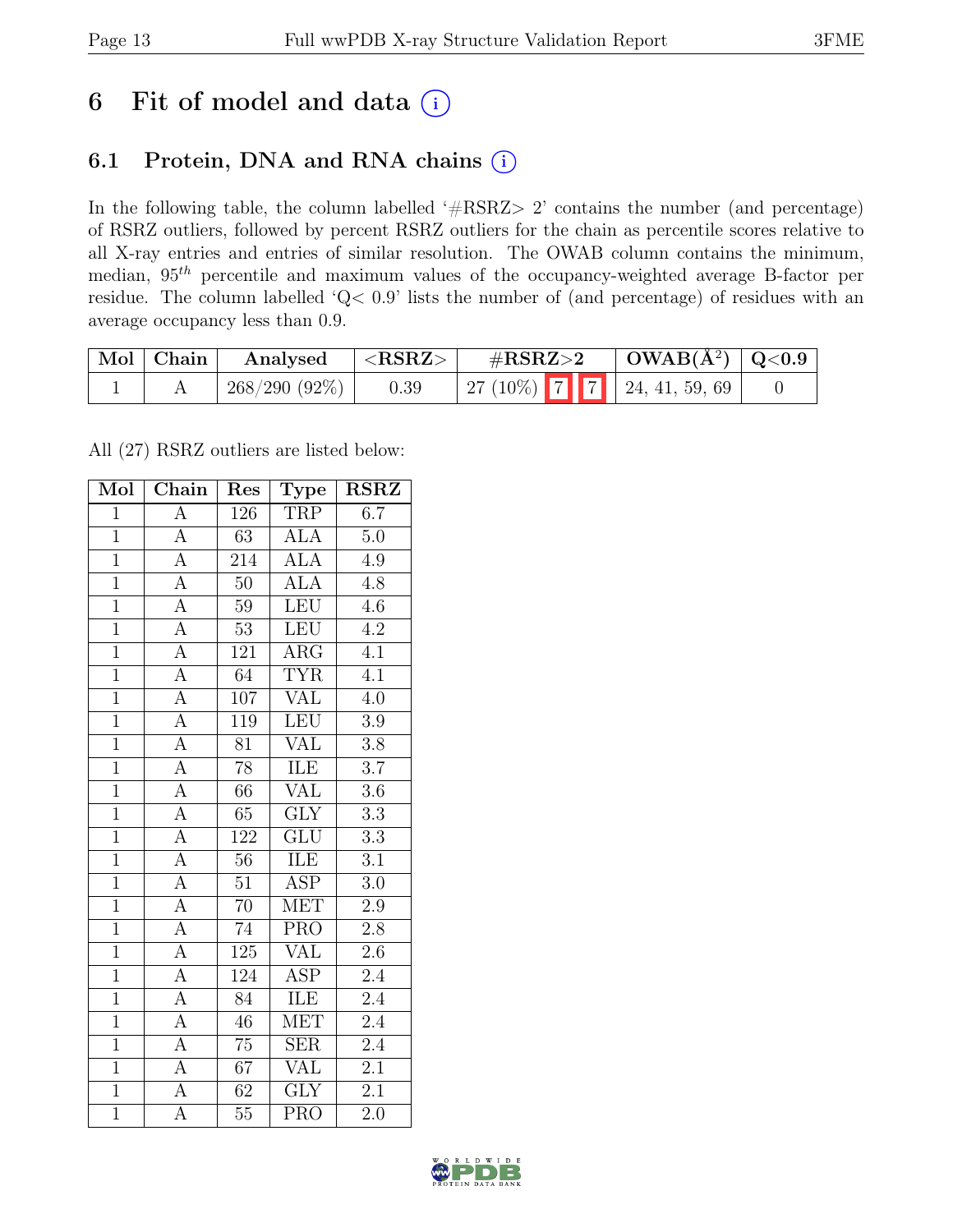#### 6.2 Non-standard residues in protein, DNA, RNA chains (i)

There are no non-standard protein/DNA/RNA residues in this entry.

#### 6.3 Carbohydrates  $(i)$

There are no monosaccharides in this entry.

#### 6.4 Ligands  $(i)$

In the following table, the Atoms column lists the number of modelled atoms in the group and the number defined in the chemical component dictionary. The B-factors column lists the minimum, median,  $95<sup>th</sup>$  percentile and maximum values of B factors of atoms in the group. The column labelled 'Q< 0.9' lists the number of atoms with occupancy less than 0.9.

|      |  |       |      |      | $\vert$ Mol $\vert$ Type $\vert$ Chain $\vert$ Res $\vert$ Atoms $\vert$ RSCC $\vert$ RSR $\vert$ B-factors( $A^2$ ) $\vert$ Q<0.9 |  |
|------|--|-------|------|------|------------------------------------------------------------------------------------------------------------------------------------|--|
| STI. |  | 35/35 | 0.95 | 0.11 | 50,60,69,77                                                                                                                        |  |

The following is a graphical depiction of the model fit to experimental electron density of all instances of the Ligand of Interest. In addition, ligands with molecular weight > 250 and outliers as shown on the geometry validation Tables will also be included. Each fit is shown from different orientation to approximate a three-dimensional view.